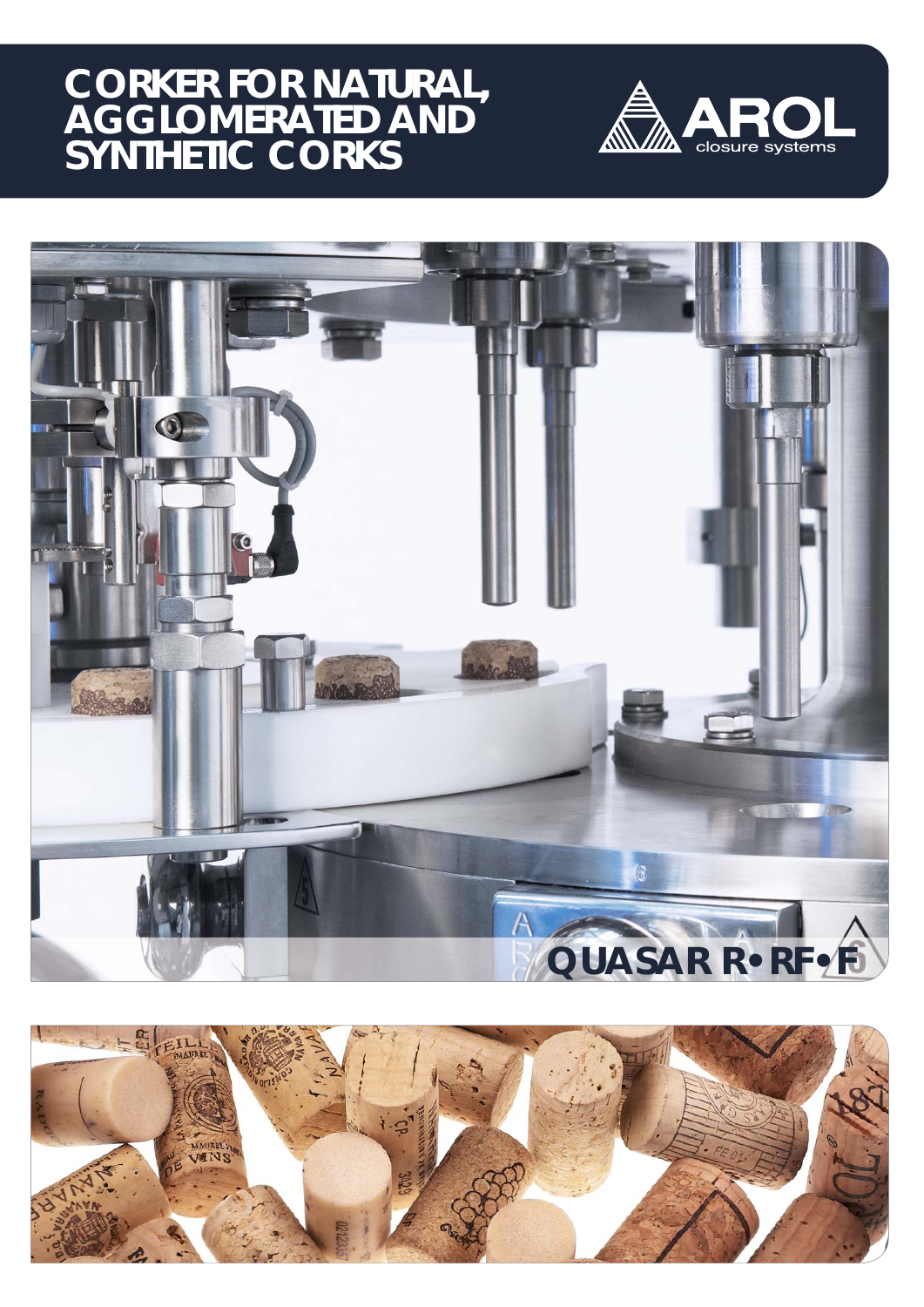

# **CORKER FOR NATURAL, AGGLOMERATED AND SYNTHETIC CORKS**

| <b>SPEED PRODUCTION</b>      | UP TO 667 BPM / 40,000 BPH                                                                                                                                                                                          |
|------------------------------|---------------------------------------------------------------------------------------------------------------------------------------------------------------------------------------------------------------------|
| <b>MAIN MARKET</b>           | WINF • RFFR                                                                                                                                                                                                         |
| <b>CAPS APPLICATION</b>      | MUSHROOM CORKS (F VERSION) • NATURAL STRAIGHT CORKS (R VERSION)                                                                                                                                                     |
| <b>VERSIONS</b>              |                                                                                                                                                                                                                     |
| <b>WASHABLE</b>              | STAINLESS STEEL COMPONENTS. SUITABLE FOR COMPLETE WASHING (THANKS TO GASKETS AND LABYRINTHS)<br>OF THE CORKER                                                                                                       |
| <b>EVO</b>                   | STAINLESS STEEL COMPONENTS. SUITABLE FOR COMPLETE WASHING (THANKS TO GASKETS AND LABYRINTHS)<br>OF THE CORKER • LUBE FREE • SINGLE CORKS COMPRESSING UNIT FOR MUSHROOM OR STRAIGHT CORKS                            |
|                              | <b>OPTIONS</b>                                                                                                                                                                                                      |
| <b>OTHER</b>                 | COMPRESSING UNIT HEATING SYSTEM • N2 INJECTION DEVICE (ONLY "R" AND "RF" VERSION) • GAS<br>EVACUATION FROM BOTTLE-NECK (ONLY "R" AND "RF" VERSION) • DUST EXTRACTION • DUMMS UNITS FOR<br>CLEANING . CORKS ELEVATOR |
| <b>FT SYSTEM INSPECTIONS</b> | CORKS INSPECTION BEFORE CAPPING . CORKS PRESENCE . FILLING LEVEL CONTROL                                                                                                                                            |

**1.** DUST EXTRACTION • **2.** CORKS COMPRESSING UNIT • **3.** CAPS CHUTE • **4.** BOTTLE-LIFTING PISTONS • **5.** ELECTRICAL BOARD • **6.** SAFETY GUARDS



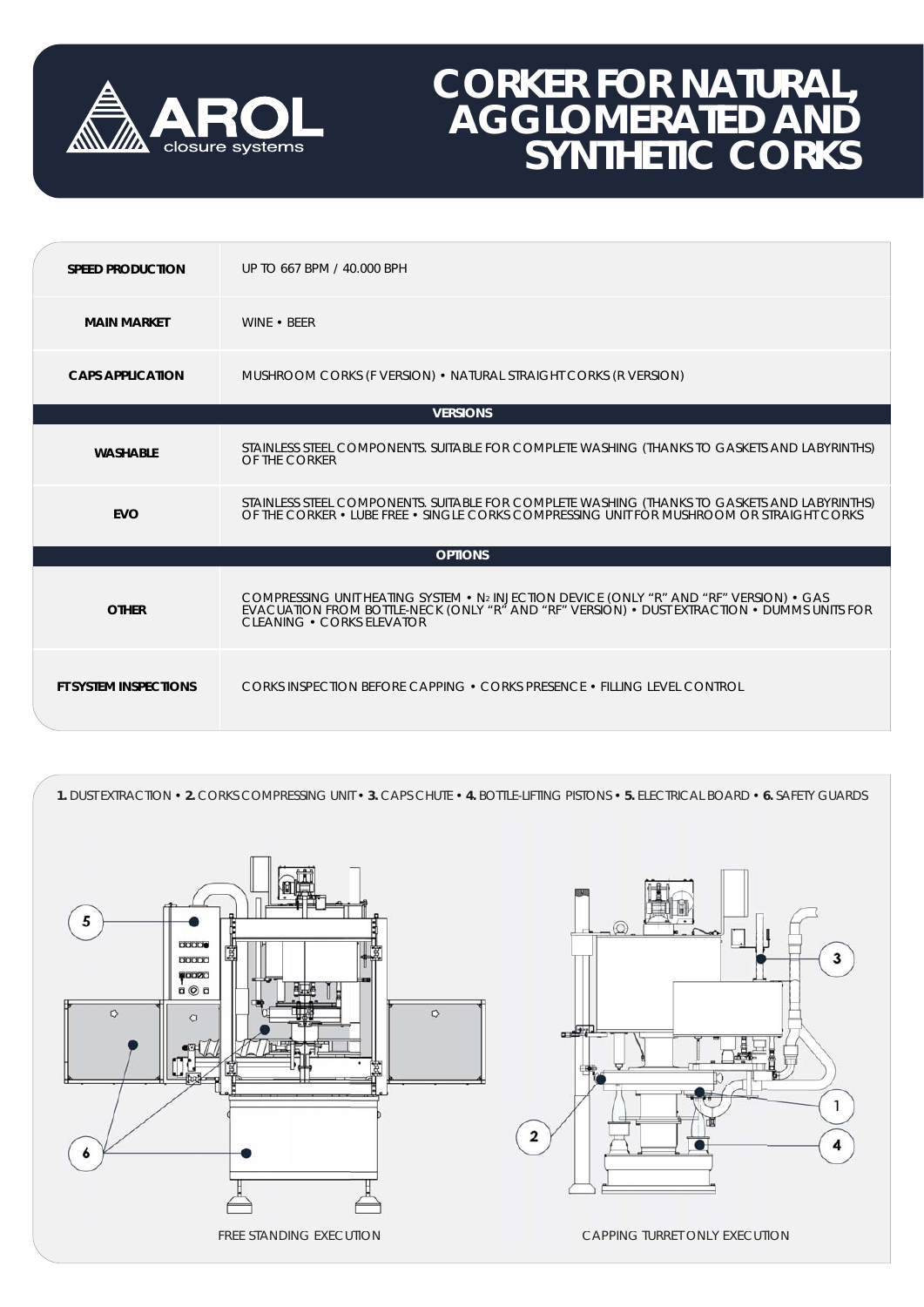# **QUASAR R•RF•F**